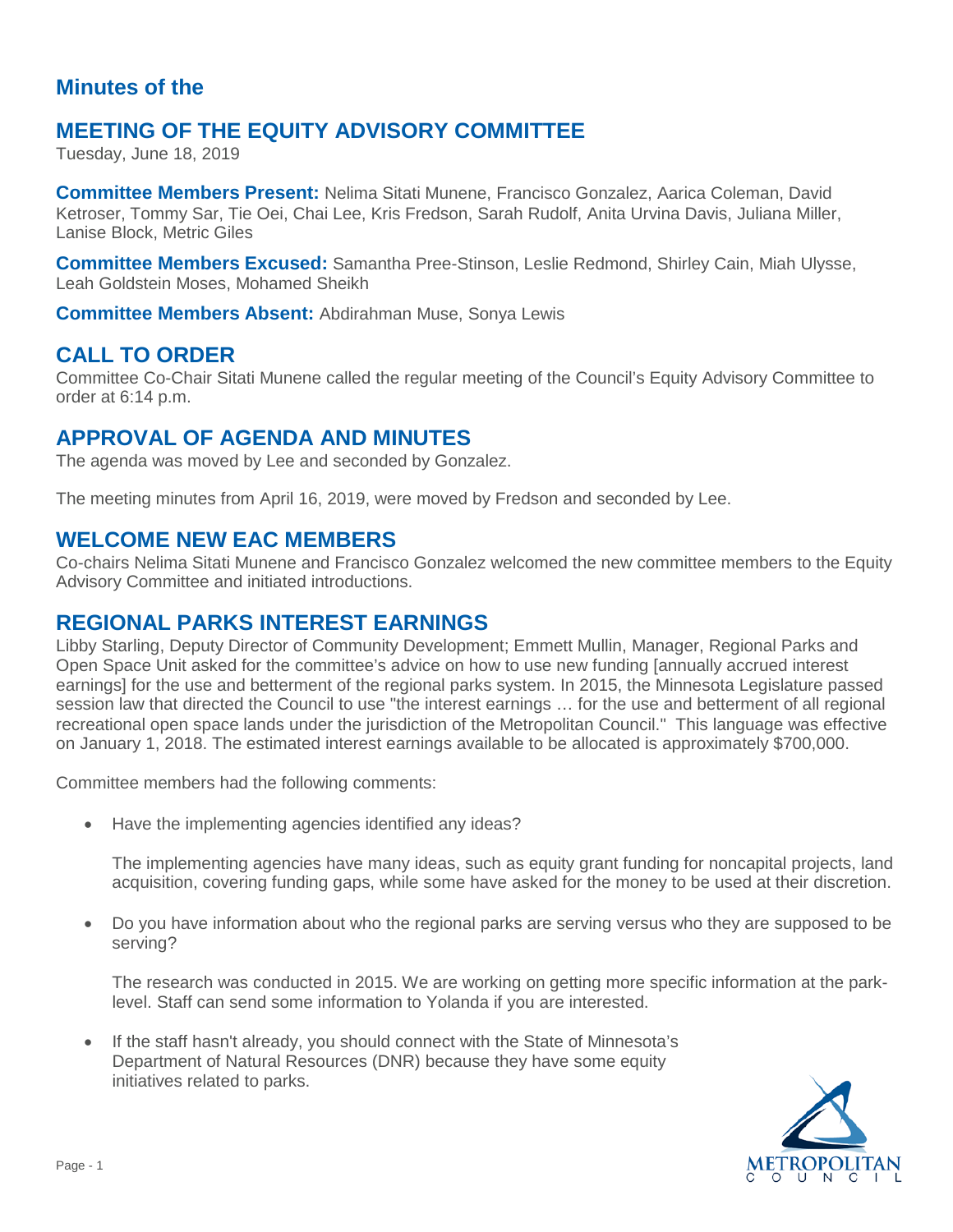- The parks could use the funding for programming. A community survey should be conducted to ask residents what resources or amenities they would want.
- Are staff finding that people are more frequently using parks that are on transit lines? Or that are more walkable? Are staff looking into those kinds of factors when looking at activities?

We have found that parks that are more centrally located tend to be more popular. This summer, we have a project between Metro Transit and the Parks Unit: buses that are wrapped with butterflies specifically on bus routes that go to regional parks.

Also, the staff is testing the distance between transit stops and park entrances to see how intuitive it is to find park entrances. If someone didn't know where the entrances are, could they figure it out? We have a lot of work to do to better connect our parks and trails to transit. The majority of our regional parks system exists out of the metro and those are harder to serve. This is an important question: How can we better connect the regional parks to metro transit?

If we are giving the money to the various implementing agencies, does this give us the authority to decide how they spend the funding? Or are we providing a suggestion that they may or may not do?

That is up for discussion. If we are distributing a formula and we give it to them then no, we cannot stipulate how they spend the funding. If the funding is distributed through a grant agreement, we would put specific stipulations. Or they would have to compete for the funding, and we would decide which to fund.

- It is recommended that the RFP require a culturally specific plan and then we can review and see if it matches what we are looking for.
- Can we require the implementing agencies to subgrant the money? If we can't give the money to community organizations ourselves?
- Can we build what people of color (POCIs) want? How can we find out what people want to use? For example, skate parks.
- Many community organizations are familiar with our work, have you been working with them? How can we incorporate some of what they are doing into our work? Parks and Power for example. Shirley knows a group working in Saint Paul for parks equity issues for Native Americans.

In the equity grant program, we are trying to encourage the implementing agencies (IA's) to incorporate community partners into the design and implementation of the projects. Sub-granting may be more burdensome than beneficial because it would come with administrative tails (reporting, monitoring, etc.). We want to encourage IA's to take on the responsibility, closer and closer to the ground because they are responsible for managing the parks. The equity grant program may be an opportunity to push the parks to invest in other things (e.g. skate park).

- I would like to encourage you to stay open to community groups if they are trying to be involved. Often, when it's not working at the ground level, (implementing agencies) then they come to us.
- Are all these grants competing against each other? Small projects competing against larger projects? Is there some assurance that resources would be spread across the metro?

The capital equity grant program will be coming to the Council next week. It is a small pool of \$300,00 for this pilot year with the possibility of expanding to \$600,000.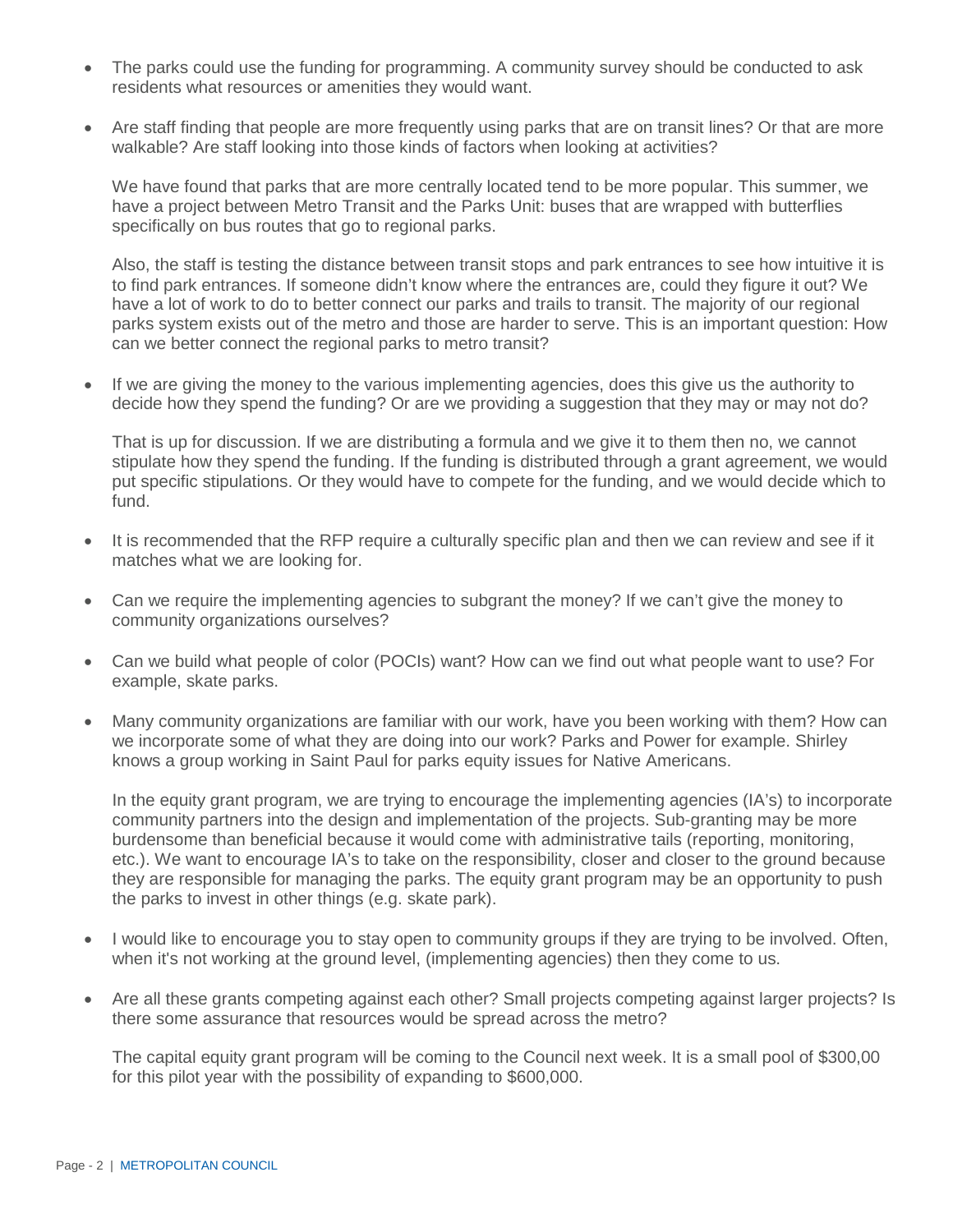• There are passes required at some regional parks and parking costs. Have you considered a free day a month or a week? The Walker Art Center does this. This is something to take into consideration for the grant money.

Seven out of ten of the implementing agencies do not have a gate fee. But in place of the gate fees, for some parks, there are special-use fees. This is a good idea to look into.

• Ramsey County has no component of equity and they said they are looking to the Met Council for equity in parks. But we also don't have an equitable process either. With all these agencies, do we have a starting point about where they are in terms of equity? So we have a foundational place? When we distribute the funds?

We have some data, but we are looking at how to get that data more frequently and that it is more up to date. We know the demographics for residents and demographics of who is using the parks. We want to look more closely at the discrepancies.

- Also, want to point out that accessibility is a barrier (for people with disabilities) and for transit access.
- It is recommended to look into renting out wheelchairs that go on grass and gravel. There are options, but it's expensive. Nice to have equipment that people can rent. I want to get into the forest and go fishing. Also, it would be nice to go beyond the beaten path.
- Recommendation to have one pot of funding for community improvement projects, and another for capital improvement so the projects do not compete with each other.
- Who are the parks serving? We would like baseline data of who is using the parks and how we can increase access? Curious about what type of programming and engagement could be used.
- What are the processes and timeline?

Sometime between now and the end of 2019, it will come to the Community Development Committee (CDC) and then to full Council. We will be discussing how to use the funding now, and then how to use it in the future. There would be a placeholder in the Council's 2020 budget – a line item for what the distribution would be going forward. It could be a competitive process, could also not be.

- Important questions to keep in mind: how will the implementing agencies (IA's) implement equity? What are some of the goals? We are going to prioritize funding IA's that are focusing on certain issues that will bring us further along in having an equitable regional park system.
- It is suggested that the EAC assists with research for what their communities want in terms of resources.
- During the design and implementation, think about how we are capturing the voice of the residents particularly Areas of Concentrated Poverty (ACPs). It is important to have a data-driven approach rather than making decisions based on perceptions; we would like to see more data.

## **PROPOSED AMENDMENTS TO THE EAC BYLAWS**

Co-chairs Nelima Sitati Munene and Francisco Gonzalez presented proposed amendments to the EAC Bylaws. The committee will not vote on proposed changes until a later date; however, the co-chairs wanted feedback from committee members regarding proposed changes to the process for filling vacancies and the attendance requirement.

1. Filling Vacancies: Co-chairs went through the process of re-seating committee members, but those terms are going to expire next year. Our thought was to do this more efficiently by having the Community Co-chair make a recommendation to the Council Chair for the appointment.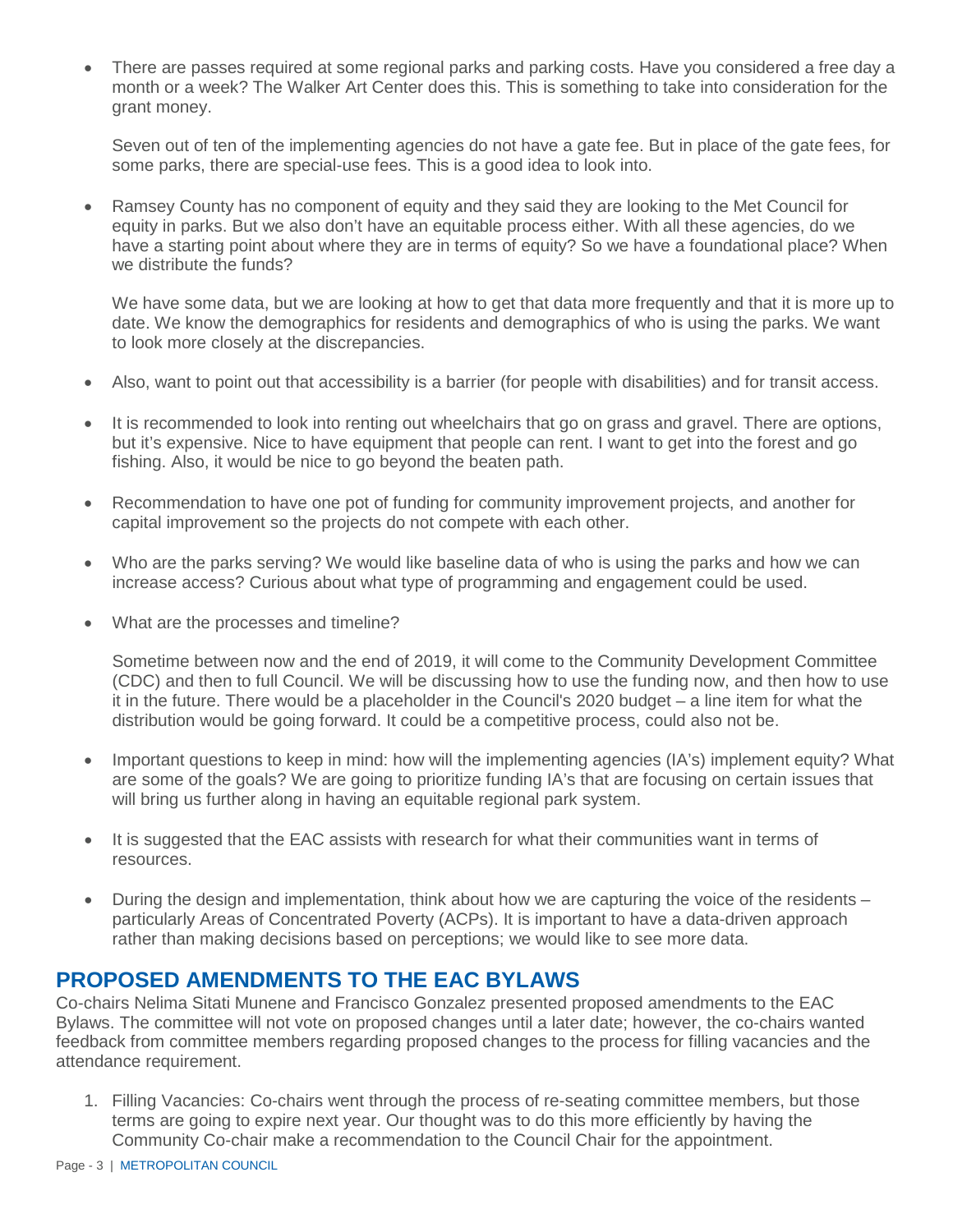2. Attendance: Members would be automatically removed after missing six meetings in a calendar year; we want to make sure that we are getting input from community members and if they aren't available to participate fully, we understand, but we should appoint someone else.

Several committee members shared comments:

- Regarding appointments, where are we pulling these people from? How would they be selected?
- For attendance, we would have to discuss a start date for implementing the proposed attendance policy. Many members would be eligible for removal. How will we begin implementation and how do we communicate it?
- Allowing six vacancies is too generous.
- If you have missed three months, that's too many. I think it should be three consecutive excused OR unexcused. 5 is a lot.
- We should remove the distinction between excused and unexcused absences. Extended leave of absences should not be allowed.
- The attendance would need to be enforced. If you don't enforce it, then it doesn't mean anything.

Gonzalez requested that committee members send any additional feedback to Yolanda; we will bring this to a future meeting for a vote if we move forward.

# **COMMITTEE PROCESS IMPROVEMENT**

Co-chairs Nelima Sitati Munene and Francisco Gonzalez discussed several items related to committee processes. The new EAC Agenda Request Form, if implemented, would be filled out by staff for the Standing Committee's review. The Standing Committee would then decide whether or not to take up the item at a future meeting. The document would also track EAC recommendations and next steps following the meeting.

Committee members supported the use of the new tool and shared the following comments:

- This would be helpful because even with that presentation we just had, how is that info is used? What are the follow-ups? There should be a section added to the document regarding follow-ups.
- We should consider adding to the form "what were the actions as a result" or "how did we influence the change".
- It would help us have clarity on what our recommendations were during the meeting.
- I appreciate the priority ranking for certain areas that we are interested in.
- This will help determine if we are a rubber stamp committee three I's: information, input, influence; hope that this will help us better our engagement and we can start tracking the actions so there are some clarity and transparency.

The committee briefly discussed ideas for new advisory committees or subcommittees: Next Generation Advisory Committee; Emerging Entrepreneurs Advisory Committee

• I think we need to get our committee under control. If the Council is willing to do another committee that involves those individuals, great! But I think we need to get our house in order.

• Do other committees have subcommittees and how do they interact?

Page - 4 | METROPOLITAN COUNCIL